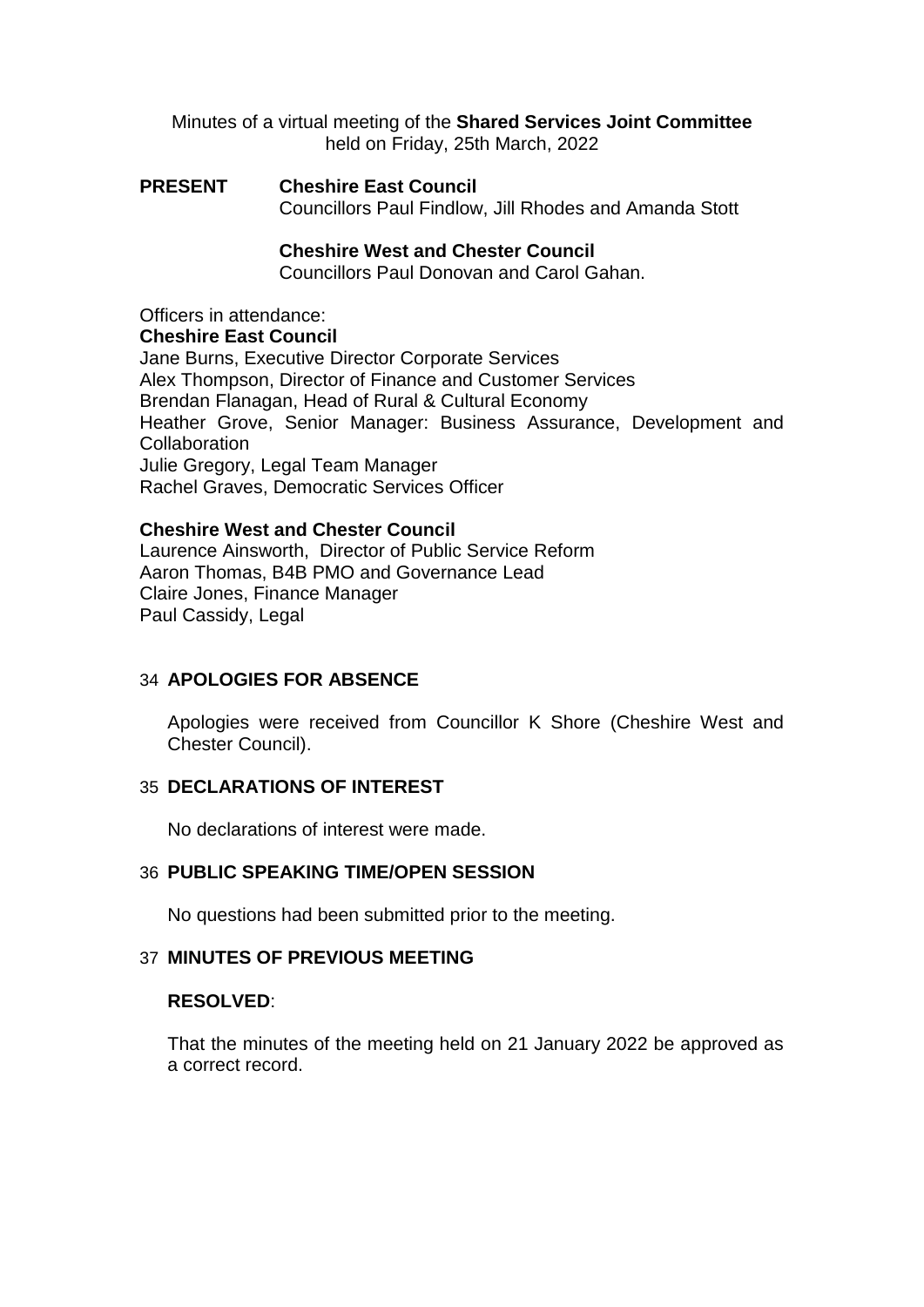## 38 **ARCHIVES RELOCATION PROJECT: DEVELOPMENT PHASE UPDATE**

Consideration was given to the report which provided an update on the Archives Relocation Project.

A formal review of the project has been undertaken by the National Lottery Heritage Fund in December 2021. The development phase review was passed successfully and feedback from the review had been positive. Formal notification of the successful review was received in January 2022 and work on RIBA Stage 3 had commenced and was timetabled to complete in the Summer, with the planning applications to follow in Autumn.

# **RESOLVED:**

That the current status of the Archives Relocation Project be noted.

# 39 **SHARED SERVICE REVIEW UPDATE REPORT**

Consideration was given to the report which provided an update on the progress with the Shared Services Review.

The in-depth review of the ICT Shared Services was currently focused on the technical aspects and had begun to consider the financial aspects. It was anticipated that this would be completed by April 2022 and the full findings from the review would be reported to the next meeting.

A full implementation plan from the review of Transactional Services was being drafted but had not been finalised due to the priority to support implementation of UNIT 4. It was expected that the implementation plan would be reported to the Joint Committee meeting in June 2022.

The review of the six smaller shared services had made recommendations to update service level agreements and budgeting arrangements. It was proposed to put in place more proportionate governance and reporting for these shared services based on categorisation of the six services as either 'shared service', 'managed service' and 'strategic partnership'. Paragraph 7.5 of the report set out the revised approach to business planning and reporting for the six smaller shared services.

**RESOLVED:** That the Joint Committee

- 1 note the progress to date of the Shared Services Reviews
- 2 note the revised approach to business planning and reporting, as set out in section 7.5 of the report.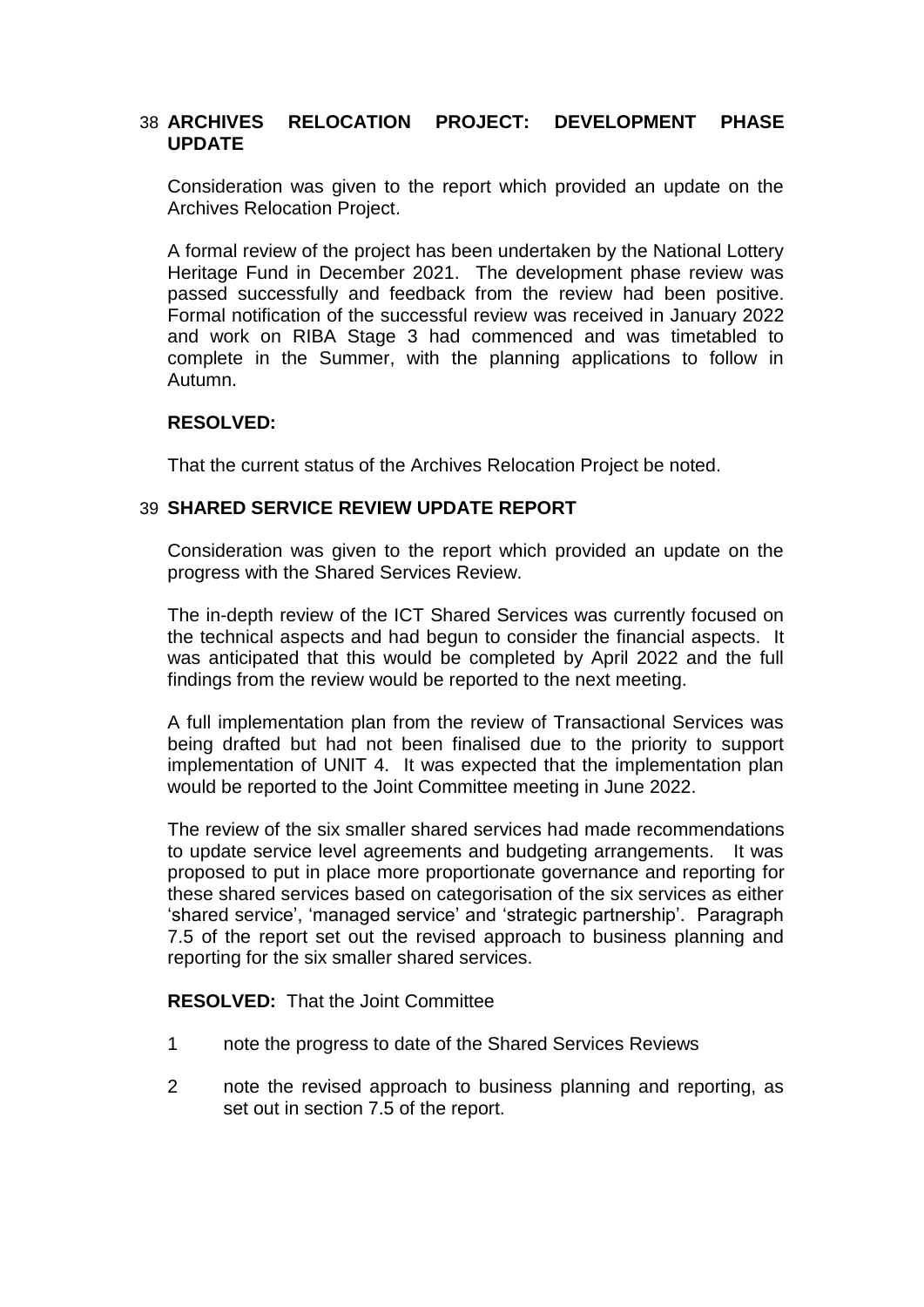## 40 **BEST4BUSINESS UPDATE**

Consideration was given to the report which detailed the latest position regarding the implementation of the replacement HR and Finance System for the Councils and their partners.

The report provided details on developments following the second programme go live, an update on the post go-live transition plan which would lead to and support programme closure, and an update on the proposed approach for the planned lessons learnt review of the programme later in 2022.

The period of 'hypercare' had been extended until the end of March 2022 to ensure that remaining defects were resolved, the roadmap of system development, upgrade and fixes were in place leading up to the financial year end in March 2022, continued support provided by external programme management advisors, and the continuing secondment arrangements for staff to support these activities.

A 'lessons learnt' review would be carried out by the Joint Committee and the Joint Scrutiny Working Group later in the year. The draft terms of reference had been shared with both and an informal discussion meeting would be arranged to consider them.

### **RESOLVED:** That the Joint Committee

- 1 note the continuing activities leading to programme closure and exit from hypercare;
- 2 note the "transition to business as usual" plan; and
- 3 note the proposed approach to the 'lessons learned' programme review.

### 41 **SHARED SERVICES FORWARD PLAN**

Consideration was given to the Forward Plan for the Shared Services Joint Committee.

It was reported that the date for the January 2023 meeting should be 27 January 2023 and not 17 January 2023 as stated in the Forward Plan.

It was noted that the Chair and support for the Joint Committee would swap back to Cheshire West and Chester Council from the June 2022 meeting.

## **RESOLVED:**

That the Shared Services Forward Plan be noted.